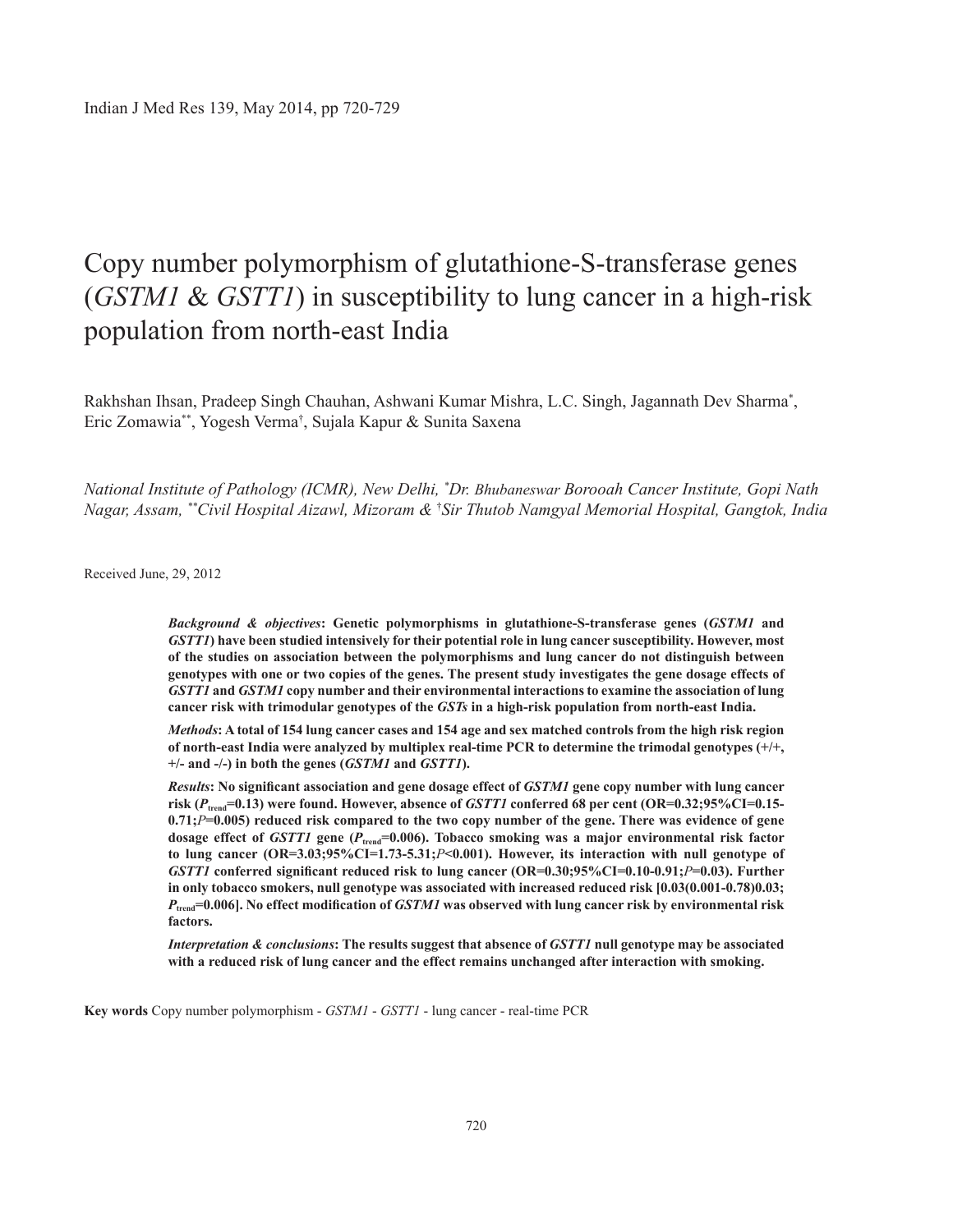Lung cancer is the leading cause of cancer-related deaths worldwide1 . In India, it is the most frequent cancer amongst men<sup>2</sup>. In north eastern (NE) part of India lung cancer is among the ten leading sites of cancer, with the highest age-adjusted incidence rate (AAR) in Mizoram state (24.5 in males and 26.3 in females). Aizwal district alone showed an AAR of 36.0 in males and 38.7 in females which is almost three to ten times higher than Delhi<sup>3</sup>. High incidence rates suggest role of both genetic as well as environmental factors such as smoking, tobacco use and dietary carcinogen consumption.

Tobacco smoking remains the primary aetiological factor associated with the development of lung cancer accounting for nearly 80-90 per cent of the disease. Polycyclic aromatic hydrocarbons (PAHs) particularly benzo[a]pyrene (BaP) and nitrogen containing nitrosamines and aromatic amines are main carcinogens present in tobacco smoke that are implicated in lung carcinogenesis. Non-smoking tobacco and betel quid have also been implicated in lung carcinogenesis probably due to their accompanied consumption with smoking<sup>4</sup>. Deleterious effects of tobacco carcinogens are primarily mediated through DNA adduct formations following their activation in the detoxifying pathways. Activated PAHs and N-nitroso compounds produced by phase I xenobiotic metabolizing enzymes are substrates for the glutathione-S-transferase M1 and T1 (*GSTM1* and *GSTT1)* phase II enzymes.

Evidences are available in literature on association of *GSTM1* and *GSTT1* genotypes with lung cancer<sup>5,6</sup>. Most of these studies have compared the "null" genotype with the "non-null" genotype and thus do not distinguish between one and two copy number of the genes. However, studies have reported a trimodal phenotype distribution for both *GSTM1* and *GSTT1* identifying homozygous wild type  $(+/+)$ , hemizygous  $(+/-)$  and null  $(-/-)$  genotypes of the genes<sup>7,8</sup>. These studies suggest a gene dosage effect with three alleles corresponding to fast, intermediate and slow enzyme activity. Enzymatic activity of *GSTT1* has been reported to be varying with the copy number of the gene9 . Sprenger *et al*<sup>7</sup> in their genotype-phenotype comparison showed correlation of significantly increased enzyme activity in individuals with two copy number of the *GSTT1* compared to those with one copy number. Roodi *et al*<sup>10</sup> showed that the relative risk of breast cancer increased with the present allele (+/- and +/+ genotypes) compared with -/- genotype, however, this trend was not significant.

Several methods (standard and long-range PCR) in the past have been used for distinguishing *GSTM1*10.11 and *GSTT1*7,11,12 alleles into three genotypes. These methods were primarily based on the fact that the two genes are flanked by highly homologous regions. Recent studies have used Taqman based real-time PCR assays to discriminate between the wild-type, hemizygous deletion, and homozygous deletion of the *GSTM1* and *GSTT1* genes<sup>13,14</sup>. In our previous report on association of GST polymorphisms, comparing the null genotype (-/-) with combined non-null genotype  $(+/-$  and  $+/-$ ) using traditional multiplex PCR-gel electrophoresis method in high risk north-east Indian population, we showed a significant protective effect of *GSTM1* and *GSTT1* null genotypes in lung cancer<sup>15</sup>. The present study was conducted to examine the relationship between *GSTM1* and *GSTT1* genes and lung cancer risk by assessing potential gene dosage effects and gene-environment interactions.

#### **material & methods**

*Study subjects*: This study consisted of 154 histopathologically diagnosed lung cancer cases registered at Dr. Bhubaneswar Borooah Cancer Institute, Guwahati, Assam and Civil Hospital, Aizawl, Mizoram and Sir Thutob Namgyal Memorial Hospital, Gangtok, Sikkim, the collaborating centers in north east India. Incident cases with lung as primary site of cancer, during the period of December 2006 to 2009 and willing to participate in the study were included. An equal number of voluntary, age and sex matched individuals with no history of any obvious disease were selected as controls (n=154) from the unrelated attendants who accompanied cancer patients. This provided a readily available and cooperative source of controls from the same socio-economic background as the cases reducing confounding biases.

The sample size was determined based on power calculation methods from evidences provided by our research group on association between GSTs and lung cancer15, the minimum sample size calculated was 144 at 5 per cent level of significance and 80 per cent power. Demographic data and characteristics such as age, sex, smoking habit, usage of tobacco, betel quid and alcohol, were obtained from subjects in a standard questionnaire used for all the centers, in an in-person interview by a trained data collector. A majority of cases and controls were literate with full primary schooling and some upto the college level. The occupational history of the study participants revealed that most of them were farm labourers or engaged in petty jobs with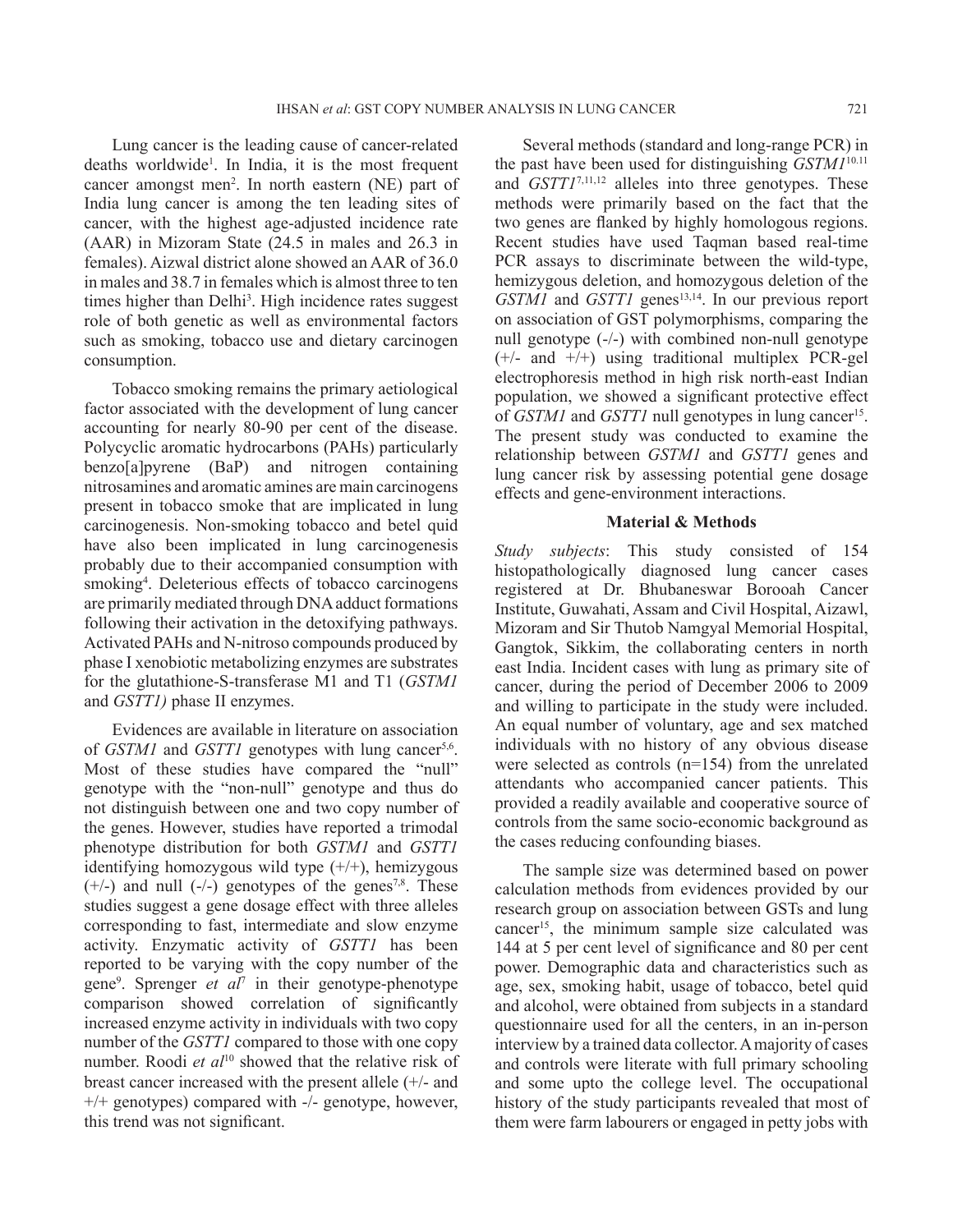no exposure to any occupational hazards. Patients with only lung as their primary site of cancer were included. Any subject with history of familial malignancy or pulmonary infectious disease was excluded both from case and control. Final selected controls were included on the basis of no history of any obvious disease and those not taking any medication at the time of recruitment. All subjects provided written informed consent for participation in this research which was done under a protocol approved by the institutional ethics committee of Regional Medical Research Centre, North East Region, Guwahati (Indian Council of Medical Research). Smokers, chewers and drinkers were classified into two categories ever and never. For smoking, an individual who had never smoked or smoked less than 100 cigarettes in his/her lifetime and was not smoking at the time of reporting was considered never smoker or non-smokers. Ever smokers or smokers category included current smokers, and those who had quit within  $\leq 1$  year of reporting<sup>16</sup>. Blood sample (5 ml) was collected in EDTA vials and stored under  $-70^{\circ}$ C until processed.

*DNA isolation*: Genomic DNA was isolated using Qiagen Blood DNA Isolation kit (Qiagen GmbH, Germany) and stored at  $-30^{\circ}$ C till further analysis. DNA quantification was done using Nano-drop ND-1000 Full–spectrum UV/Vis spectrophotometer (NanoDrop Technologies, USA); 5 μl (20 ng) of DNA solution was used for each real-time PCR reaction.

*Quantitative real-time TaqMan PCR for GSTM1 and GSTT1 copy number determination*: *GSTM1* and *GSTT1* genotyping was performed using Taqman Gene Copy Number Assays purchased from Applied Biosystems (Foster City, California, USA). TaqMan gene copy number assays (*GSTM1*:Hs no Hs02595872\_ cn and *GSTT1*: Hs no Hs00817631\_cn) were run simultaneously with a TaqMan Copy Number reference assay (RNase P: Part No. 4403326) in a duplex realtime PCR. Each 20 µl assay mixture containing 20 ng of genomic DNA  $(5 \mu l)$  was prepared according to protocols developed by Applied Biosystems for copy number detection. Real-time PCR reactions were run on ABI PRISM 7000 Sequence Detection System (Applied Biosystems CA, USA) Each reaction was run in duplicates. In addition, a no-template control was also included in each run to rule out any contamination. Universal thermal cycling conditions were used, *i.e* 2 min at 50°C, 10 min at 95°C, followed by 40 cycles of 15 sec at 95°C and 60 sec at 60°C. Real-time data were collected by the SDS 1.0 software (Applied

Biosystems, CA, USA). The number of copies of the target sequence in each test sample was determined by relative quantitation (RQ) using the comparative CT ( $\Delta \Delta$ CT) method<sup>17</sup>. This method measures the CT difference (ΔCT) between target and reference gene, and then compares the  $\Delta$ CT values of test samples to a calibrator sample which is known to have two copies of the target sequence. The copy number of the target is calculated to be two times the relative quantity. A sample homozygous for *GSTM1* and *GSTT1* wild type allele (2 copy number) was used as calibrator. The samples employed as calibrators were previously confirmed to have two copies of the genes examined.

*Validations of copy number by PCR method*: For validation of copy number estimation done through real-time PCR, 30 per cent of the samples were reanalyzed through PCR-gel electrophoresis methods. Copy number detection of *GSTM1* was done through a two-step method. Samples showing presence of *GSTM1* gene in multiplex PCR described in our previous report<sup>15</sup> were reanalyzed for detection of null allele using primer described for *GSTM1* null allele by Buchard *et al*<sup>11</sup>. Samples showing amplification of the 4748 bp null allele were considered as hemizygous genotype (1 copy) and those with no amplification were considered carrying two copies of *GSTM1* gene. A sample with null *GSTM1* genotype was included as positive control in each PCR. Genotypes of *GSTT1* were detected through multiplex PCR described by Naito *et al*<sup>12</sup>. Amplification products of 566 and 458 bp represented null and present alleles of *GSTT1* respectively. The results from PCR-gel electrophoresis method were in complete concordance with those from real-time PCR.

*Statistical analysis*: The association of *GSTM1* and *GSTT1* genotypes with lung cancer was evaluated by multivariate conditional logistic regression. The association of tobacco smoking, tobacco chewing, betel quid chewing, and alcohol intake with disease development was assessed by chi square/Fisher's exact test. Estimates of cancer risk imparted by *GSTM1* and *GSTT1* genotypes and other covariates such as tobacco smoking, chewing, betel quid chewing, and alcohol were determined by deriving the odds ratio (OR) and corresponding 95 per cent confidence intervals (95% CIs) using univariate and multivariate conditional logistic regression models. To evaluate the putative modifying effects of the GST genotypes on the effects of environmental factors, stratified analysis was performed for subjects positive for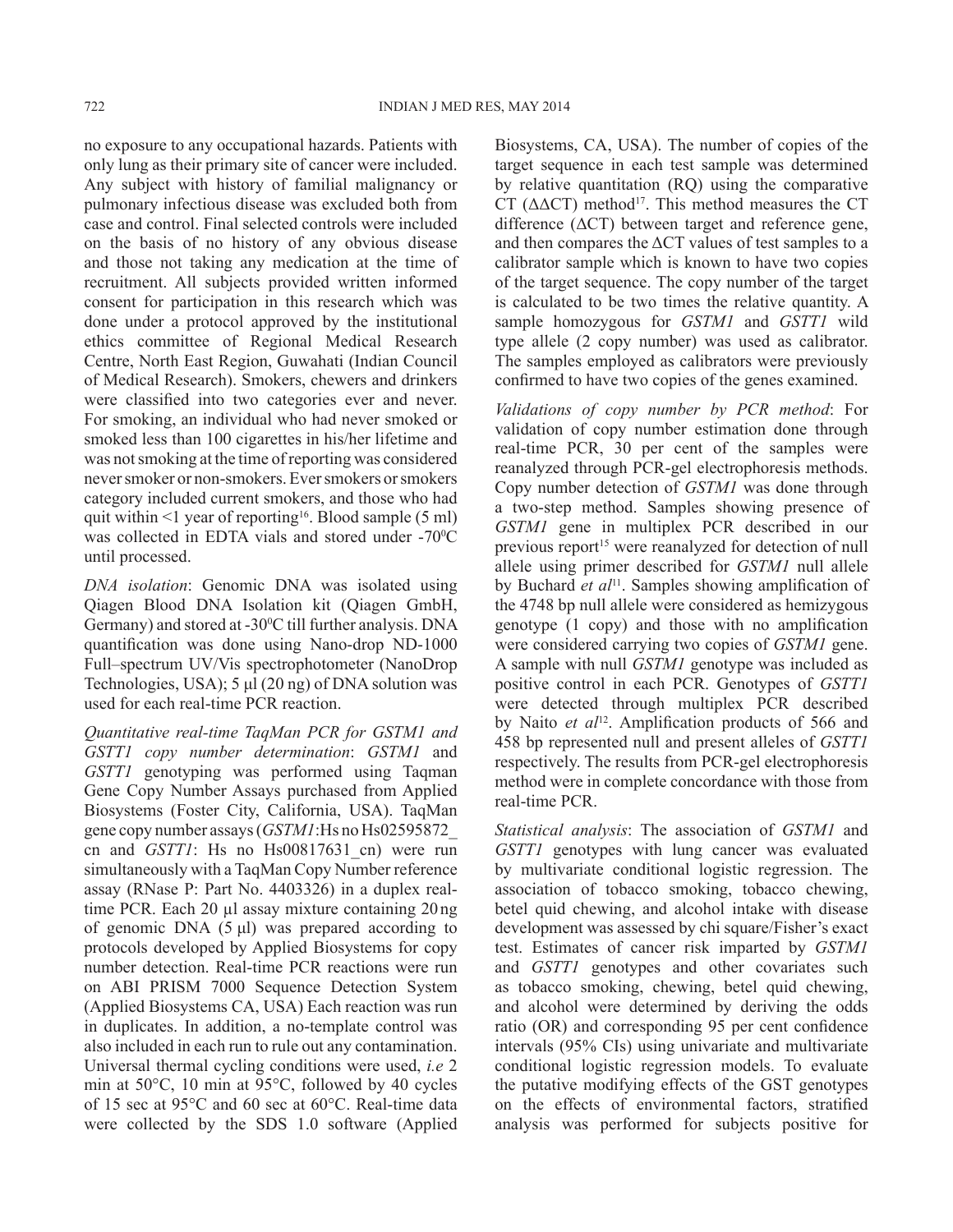individual risk factors. For all the tests, a two-sided *P*<0.05 was considered significant. The data analysis was performed on STATA 8.0 software (State-Corp LP, College Station, TX, USA).

#### **Results**

A total of 154 lung cancer cases and 154 controls were successfully genotyped for polymorphism in *GSTT1* and *GSTM1*.The distribution of gender and ethnicity was similar for cases and controls. Males were overrepresented in the study compared to females (M/F ratio: 3.05). Mean ages of cases and controls were 59.16  $\pm$  9.95 (range 35-80 yr) and 60.39  $\pm$  10.43 (range 38-85 yr), respectively (Table I). Distribution of both *GSTM1* and *GSTT1* genotypes was in agreement with Hardy-Weinberg equilibrium (HWE) in controls (*P*>0.05), however, significant deviation of *GSTT1* genotypes from HWE was seen in cases (*P*=0.01).

*Association of genetic and environmental factors with lung cancer risk*: The distribution of environmental risk factors and genotypes in cases and controls and their association with lung cancer risk are summarized in Table II. Risk habits such as smoking, tobacco chewing and betel quid chewing were more common among the cases compared to controls. Smokers constituted 68.2 per cent of the cases and 46.1 per cent of the controls, thus smoking was associated with a significant risk of lung cancer (OR=3.03; 95%CI=1.73-5.31; *P*<0.001). Betel quid chewing was present in 77.3 per cent of the cases and 57.1 per cent of controls, with the habit conferring greater than 2 fold risk to chewers compared to non-chewers (OR=2.39; 95% CI=1.38- 4.16; *P*=0.002).

Frequency of *GSTM1* wild-type and null alleles in the control population was 0.35 and 0.64, respectively. Distribution of wild type  $(+/+)$  two copy, hemizygous deletion  $(+/-)$  one copy and homozygous deletion  $(-/-)$ null copy of *GSTM1* genotypes was 20.8, 42.2 and 37.0 per cent in cases and 14.3, 42.9 and 42.9 per cent in controls (Table II). Compared to individuals with two copy  $(+/+)$  genotype, the relative risk of lung cancer was 0.73 (95% CI = 0.37-1.44; *P* = 0.37) for the hemizygous genotype  $(+/-)$  and 0.62 (95% CI=0.31-1.23;  $P=0.17$ ) for the null genotype  $(-/-)$ . There was no evidence of gene dosage effect for *GSTM1* ( $P_{trend}$ =0.13). In contrast *GSTT1* the wild type (+/+) two copy number and hemizygous one copy number genotype was more frequent in cases than controls (27.3 vs 19.5% and 58.4 vs 53.2%, respectively). Patients with null genotype conferred 68 per cent (OR =  $0.32$ ; 95% CI =  $0.15 - 0.71$ ;

| cancer patients and controls |                  |                   |  |  |  |  |
|------------------------------|------------------|-------------------|--|--|--|--|
|                              | Cases N $(\% )$  | Controls N $(%)$  |  |  |  |  |
| Sex(M/F)                     | 38/116           | 38/116            |  |  |  |  |
| Age $(yr)$                   |                  |                   |  |  |  |  |
| Mean age $(\pm SD)$          | 59.16 $\pm$ 9.95 | 60.39 $\pm$ 10.43 |  |  |  |  |
| Range                        | $(35-80)$        | $(38-85)$         |  |  |  |  |
| Ethnicity                    |                  |                   |  |  |  |  |
| Guwahati                     | 100(64.93)       | 100(64.93)        |  |  |  |  |
| Sikkim                       | 29 (18.83)       | 29 (18.83)        |  |  |  |  |
| Aizawal                      | 25(16.23)        | 25 (16.23)        |  |  |  |  |
| Smoking status*              |                  |                   |  |  |  |  |
| Non-smokers                  | 49 (31.8)        | 83 (53.9)         |  |  |  |  |
| <b>Smokers</b>               | 105(68.2)        | 71(46.1)          |  |  |  |  |
| Tobacco chewing              |                  |                   |  |  |  |  |
| Non-chewers                  | 74 (48.1)        | 82 (53.2)         |  |  |  |  |
| Chewers                      | 80 (51.9)        | 72 (46.8)         |  |  |  |  |
| Betel quid chewing*          |                  |                   |  |  |  |  |
| Non chewers                  | 35(22.7)         | 66 (42.9)         |  |  |  |  |
| Chewers                      | 119(77.3)        | 88 (57.1)         |  |  |  |  |
| Alcohol consumption          |                  |                   |  |  |  |  |
| Non-alcoholic                | 114(74.0)        | 109(70.8)         |  |  |  |  |
| Alcoholic                    | 40(26.0)         | 45 (29.2)         |  |  |  |  |
| $P<0.001$ cases vs controls  |                  |                   |  |  |  |  |

*P*=0.005) reduced risk compared to patients with two copy number of *GSTT1*. When risk associated with null genotype was compared with one copy number (hemizygous) of the gene it reduced to 51 per cent (OR = 0.49; 95% CI = 0.25-0.95; *P* = 0.03) (data not shown). Decreasing copy number of *GSTT1* gene showed a positive dose relationship with lung cancer  $(P_{trend}=0.006)$ . A comparison of our data according to the classical 'null' versus the 'non null' genotype have attenuated the protective effect of *GSTT1* null genotype from 68 to 45 per cent (OR = 0.55; 95% CI = 0.30-1.00; *P*=0.05) (Table II).

*Gene-gene interaction*: To elucidate gene-gene interactions associated with lung cancer, we investigated the role of these polymorphisms in combination (Table III). Interaction of all three *GSTM1* genotypes with one or no copy of *GSTT1* gene conferred reduced risk to lung cancer. However, most of these interactions were not significant. Only significant reduced lung cancer risk was observed for individuals with the combined *GSTM1* and *GSTT1* null genotype (OR=0.23; 95%

Table I. Distribution of demographic variables for lung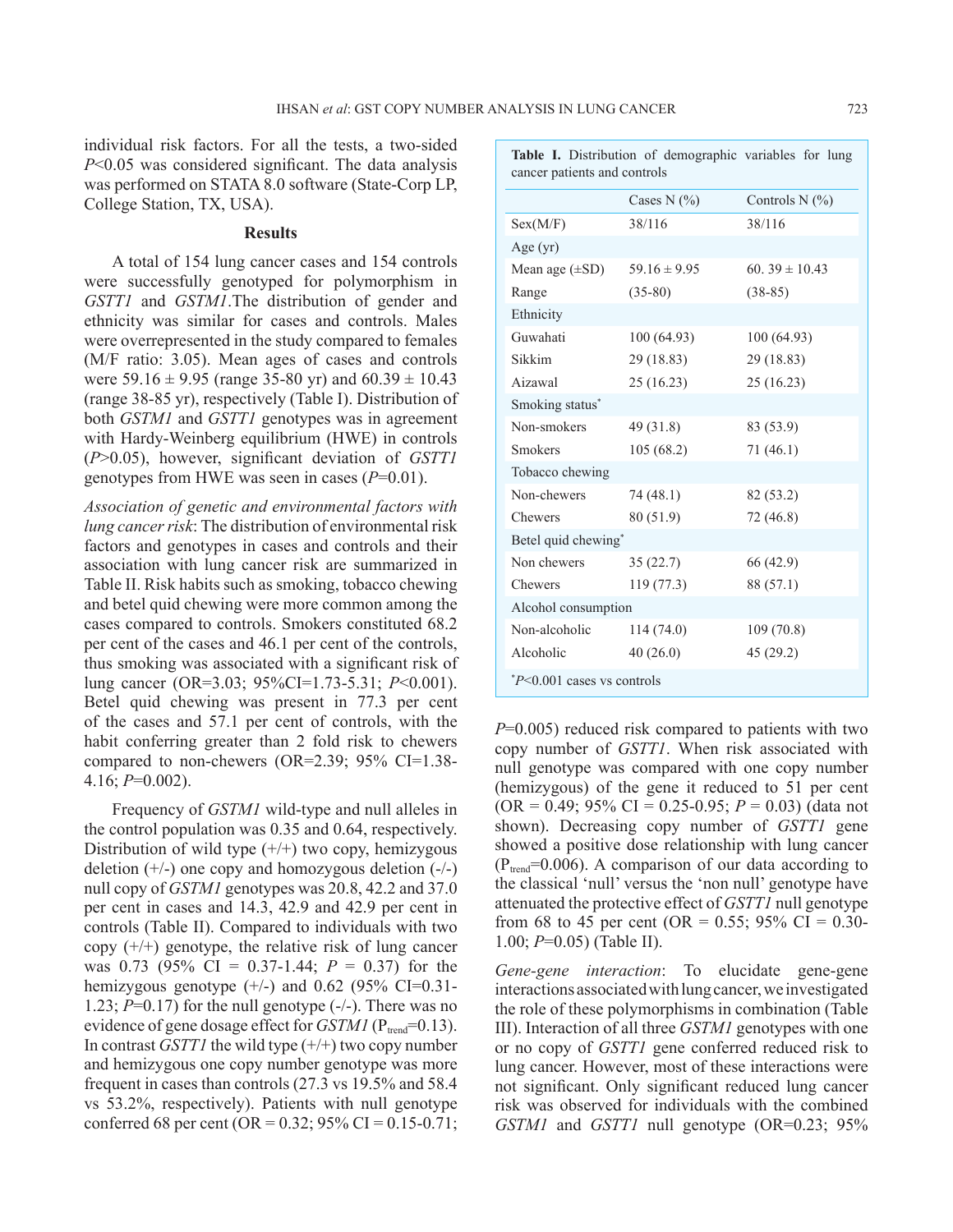|                     |                   |                                 | Table II. Association of GSTM1 and GSTT1 genotypes and environmental risk factors with lung cancer susceptibility |                                                     |
|---------------------|-------------------|---------------------------------|-------------------------------------------------------------------------------------------------------------------|-----------------------------------------------------|
|                     | Cases N<br>$(\%)$ | Controls <sub>N</sub><br>$(\%)$ | OR1 (95% C.I.),<br>$P$ value <sup>b</sup>                                                                         | OR2 (95% C.I.),<br>$P$ value <sup>c</sup>           |
| <b>GSTM1</b>        |                   |                                 |                                                                                                                   |                                                     |
| $+/+$               | 32(20.8)          | 22(14.3)                        | Ref                                                                                                               | Ref                                                 |
| $+/-$               | 65(42.2)          | 66 (42.9)                       | $0.68$ $(0.36-1.29)$ , $0.24$                                                                                     | $0.73(0.37-1.44), 0.37$                             |
| $-/-$               | 57(37.0)          | 66 (42.9)                       | $0.60(0.32-1.14), 0.12$                                                                                           | $0.62(0.31-1.23), 0.17$                             |
| $P_{\text{trend}}$  |                   |                                 |                                                                                                                   | 0.13                                                |
| Non-null            | 97(62.9)          | 88 (57.1)                       | Ref                                                                                                               | Ref                                                 |
| Null                | 57(37.0)          | 66 (42.9)                       | $0.79(0.50 - 1.23)0.30$                                                                                           | $0.77(0.47 - 1.25)0.29$                             |
| GSTT1 <sup>a</sup>  |                   |                                 |                                                                                                                   |                                                     |
| $+/+$               | 42(27.3)          | 30(19.5)                        | Ref                                                                                                               | Ref                                                 |
| $+/-$               | 90 (58.4)         | 82 (53.2)                       | $0.77(0.44-1.35), 0.37$                                                                                           | $0.66(0.36-1.22), 0.19$                             |
| $-/-$               | 22(14.3)          | 42(27.3)                        | $0.35(0.17-0.73), 0.005$                                                                                          | $0.32$ $(0.15-0.71)$ , $0.005$                      |
| $P_{\text{trend}}$  |                   |                                 |                                                                                                                   | 0.006                                               |
| Present             | 132(85.7)         | 112(72.7)                       | Ref                                                                                                               | Ref                                                 |
| Null                | 22(14.3)          | 42(27.3)                        | $0.65(0.48 - 0.87)0.005$                                                                                          | $0.65(0.47-0.91)0.01$                               |
| Smoking status*     |                   |                                 |                                                                                                                   |                                                     |
| Non-smokers         | 49(31.8)          | 83 (53.9)                       | Ref                                                                                                               | Ref                                                 |
| <b>Smokers</b>      | 105(68.2)         | 71(46.1)                        |                                                                                                                   | $3.14$ (1.83-5.39), <0.001 3.03 (1.73-5.31), <0.001 |
| Tobacco chewing     |                   |                                 |                                                                                                                   |                                                     |
| Non-chewers         | 74(48.1)          | 82 (53.2)                       | Ref                                                                                                               | Ref                                                 |
| Chewers             | 80 (51.9)         | 72 (46.8)                       | $1.25(0.78-2.01), 0.33$                                                                                           | 0.98 (0.58-1.66), 0.95                              |
| Betel quid chewing* |                   |                                 |                                                                                                                   |                                                     |
| Non chewers         | 35(22.7)          | 66 (42.9)                       | Ref                                                                                                               | Ref                                                 |
| Chewers             | 119(77.3)         | 88 (57.1)                       | $2.63$ (1.58-4.39), <0.001                                                                                        | 2.39 (1.38-4.16), 0.002                             |
| Alcohol consumption |                   |                                 |                                                                                                                   |                                                     |
| Non-alcoholic       | 114(74.0)         | 109(70.8)                       | Ref                                                                                                               | Ref                                                 |
| Alcoholic           | 40(26.0)          | 45(29.2)                        | $0.83(0.48-1.41), 0.49$                                                                                           | $0.67(0.38-1.19), 0.175$                            |
| $*P<0.05$           |                   |                                 |                                                                                                                   |                                                     |

OR1 (95% C.I.), *P* value: Odd ratio, 95% Confidence interval obtained from univariate conditional logistic regression models **c** OR2 (95% C.I.), *P* value: Odd ratio obtained from multivariate conditional logistic regression models Bold number indicates significant *P* value

 $CI = 0.06 - 0.80$ ;  $P = 0.02$ ) which becomes insignificant after Bonferroni correction ( $P_{\text{Bonferroni correction}} = 0.12$ ).

*Gene-environment interaction*:To evaluate the potential modifying effect of *GSTM1* and *GSTT1* genes on risk factors, stratified analysis was performed. Genotype distribution and association of *GSTM1* and *GSTT1* in cases and controls positive for smoking, tobacco chewing, betel quid chewing and alcohol consumption are given in Table IV. Interaction of risk factors with *GSTM1* and *GSTT1* genes imparted reduced risk with deletion in functional allele (+/- and -/-) compared to individuals with the presence of both allele  $(+/+)$ . Smokers carrying *GSTT1* null genotype showed significantly reduced risk (OR=0.30; 95%CI=0.10- 0.91; *P*=0.03). Moreover, after stratifying the data further between exclusive smokers and betel nut chewers, protective effect of *GSTT1* null genotype was more pronounced in smokers only (OR=0.030; 95%  $CI = 0.001 - 0.78$ ;  $P = 0.03$ ,  $P_{trend} = 0.006$ ) (Table V). Similar interaction was observed for alcohol, individuals with *GSTT1* null genotype showed significantly reduced risk (OR=0.04; 95% CI=0.003-0.61; *P*=0.02) (Table IV). Interaction of risk habits with *GSTM1* and *GSTT1* genotypes showed carcinogen specificity. It was interesting to note that even though most of the results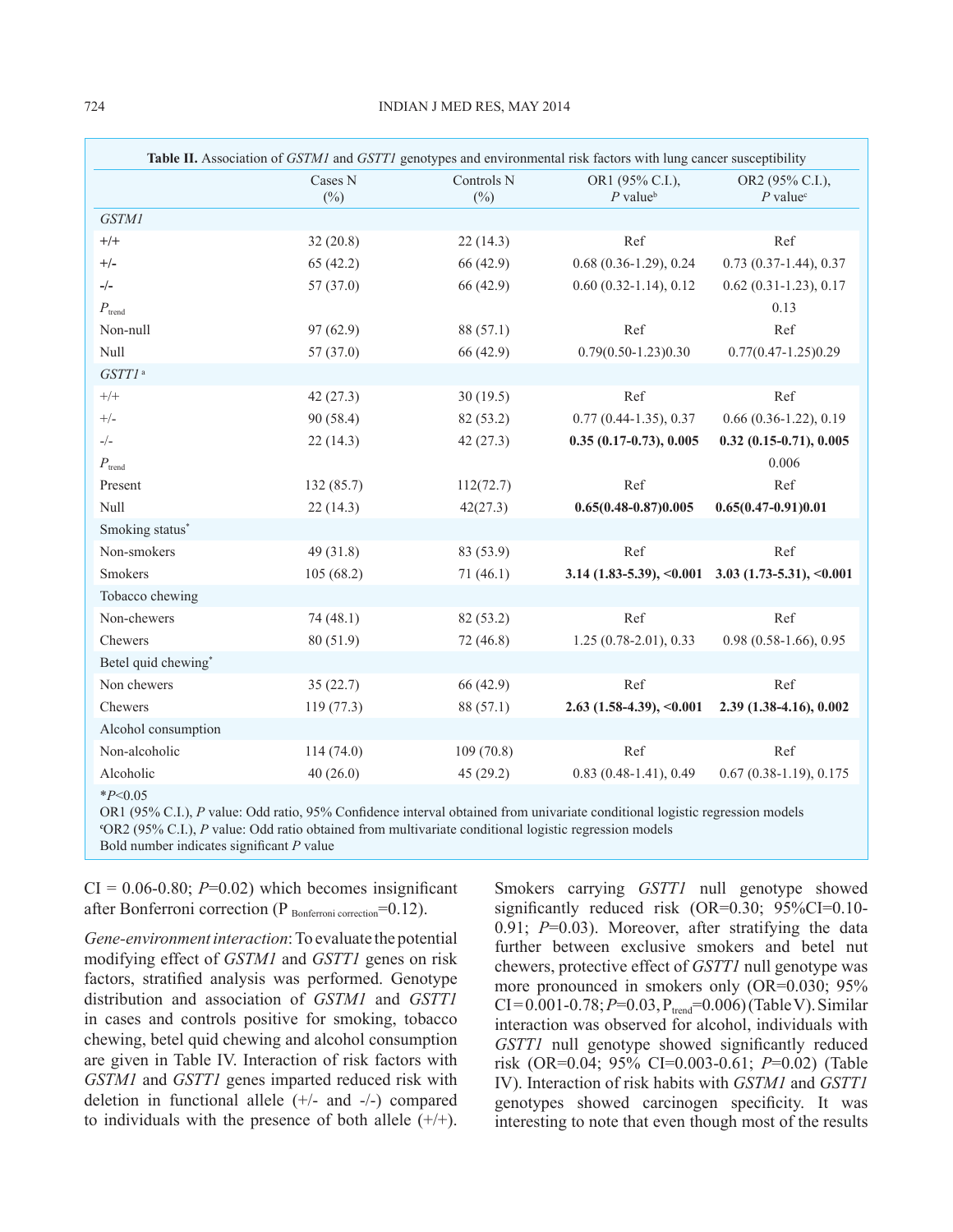|              |              |                  |                     | <b>Table III.</b> Joint effect of <i>GSTM1</i> and <i>GSTT1</i> genotypes and lung cancer risk |                             |
|--------------|--------------|------------------|---------------------|------------------------------------------------------------------------------------------------|-----------------------------|
| <b>GSTM1</b> | <b>GSTT1</b> | Cases<br>$N(\%)$ | Controls<br>$N(\%)$ | OR1 (95% C.I.)<br>$P$ value                                                                    | OR2 (95% C.I.)<br>$P$ value |
| $+/+$        | $+/+$        | 7(21.8)          | 4(18.1)             | 1.0                                                                                            | 1.0                         |
|              | $+/-$        | 17(53.1)         | 12(54.5)            | $0.38(0.06-2.40), 0.30$                                                                        | $0.99(0.20-4.92), 0.99$     |
|              | $-/-$        | 8(25.0)          | 6(27.2)             | $0.12(0.007 - 2.32), 0.16$                                                                     | $0.70(0.11-4.39), 0.70$     |
| $+/-$        | $+/+$        | 21(32.3)         | 16(24.2)            | 1.0                                                                                            | 1.0                         |
|              | $+/-$        | 37(56.9)         | 37(56.0)            | $0.80(0.31-2.04), 0.64$                                                                        | $0.52(0.21-1.27), 0.15$     |
|              | $-/-$        | 7(10.7)          | 13(19.6)            | $0.73$ $(0.19-2.72)$ , $0.64$                                                                  | $0.31(0.09-1.09), 0.07$     |
| $-/-$        | $+/+$        | 14(24.5)         | 10(15.1)            | 1.0                                                                                            | 1.0                         |
|              | $+/-$        | 36(63.1)         | 33(50.0)            | $0.79(0.26-2.34), 0.67$                                                                        | $0.67(0.24-1.84), 0.44$     |
|              | $-/-$        | 7(12.2)          | 23(34.8)            | $0.30(0.07-1.17), 0.08$                                                                        | $0.23(0.06-0.80), 0.02$     |

OR1 (95% C.I.), *P* value: Odd ratio, 95% Confidence interval obtained from univariate conditional logistic regression models OR2 (95% C.I.), *P* value: Odd ratio, 95% Confidence Interval obtained from multivariate conditional logistic regression models Bold number indicates significant *P* value

were not significant, yet interactions of risk habits with null genotype almost always yielded more protective effects than interactions with one copy number genotypes for both *GSTM1* and *GSTT1*.

#### **Discussion**

Worldwide numerous studies have been conducted on the association between *GSTT1* and *GSTM1* polymorphism but with conflicting results. Although findings from India showed no significant association of *GSTM1* and *GSTT1* with lung cancer, but some studies suggest a possible interaction with smoking. Sreeja *et al*<sup>18</sup> showed significant risk associated with *GSTT1* null polymorphism. Similarly, Kumar *et al*19 have also found marginally significant risk associated with *GSTT1* null genotype. However, these studies have investigated the risk for lung cancer in individuals with null genotype (no allele) compared with a combined group of individuals with either one or two functional alleles, thus underestimating the risk without accounting the effect of gene dosage of allele.

In the present study, there was no overall effect of *GSTM1* polymorphism on lung cancer. For *GSTT1* gene, the risk of lung cancer significantly decreased with the deletion of the functional allele *i.e.* from single copy of the gene  $(0.66)$  to the null genotype  $(0.32)$  compared to the two copy number of gene. However, the defined classical functions of *GSTM1* and *GSTT1* do not support protective roles for the null genotypes, but there has been precedent in studies on lung cancer particularly from outside India20-27. Risch *et al*20 reported that *GSTT1* null genotype was underrepresented among squamous cell carcinomas. Similarly in two other studies,

*GSTM1* null genotype was associated with reduced risk of lung cancer particularly in younger patients of 50-60 yr and in squamous cell carcinomas $2^{1,22}$ . Some other studies have also found moderately decreased although non-significant, risk associated with *GSTT1* null genotype<sup>23-25</sup>. In the light of the above results it is easy to speculate a dual role of the GSTs depending upon the conditions of stress. Studies have explained this duality on the basis of metabolite toxicity<sup>26</sup> and population genetics $10$ .

When analyzing joint effects of the two GST genes, combination of null genotypes of both the genes imparted significant reduced risk though insignificant after Bonferroni correction. This suggests that an increased glutathione conjugation by the present alleles of both genes imparts increased risk to cancer. Combined conjugation activities by GSTs deplete the level of glutathione in the cell impairing xenobiotic defense and thereby exposing it to oxidative damage and induced mutagenesis $2^7$ . The formation of glutathione conjugates generally causes the electrophiles to be less toxic and readily excreted. However, this conjugation might also act as transporter molecule by releasing reversibly bound electrophilic compounds.

Tobacco smoking was a strong risk factor in the study. Tobacco is consumed both in smoking and smokeless forms. In India, tobacco is smoked as cigarettes or in the form of *bidi*. Tobacco smoke comprises nearly 60 carcinogenic compounds whereas its unburned form contains 16 identified carcinogens<sup>28</sup>. Among these, 4-(methylnitrosamino)-1-(3-pyridyl)-1 butanone (NNK) and polycyclic aromatic hydrocarbons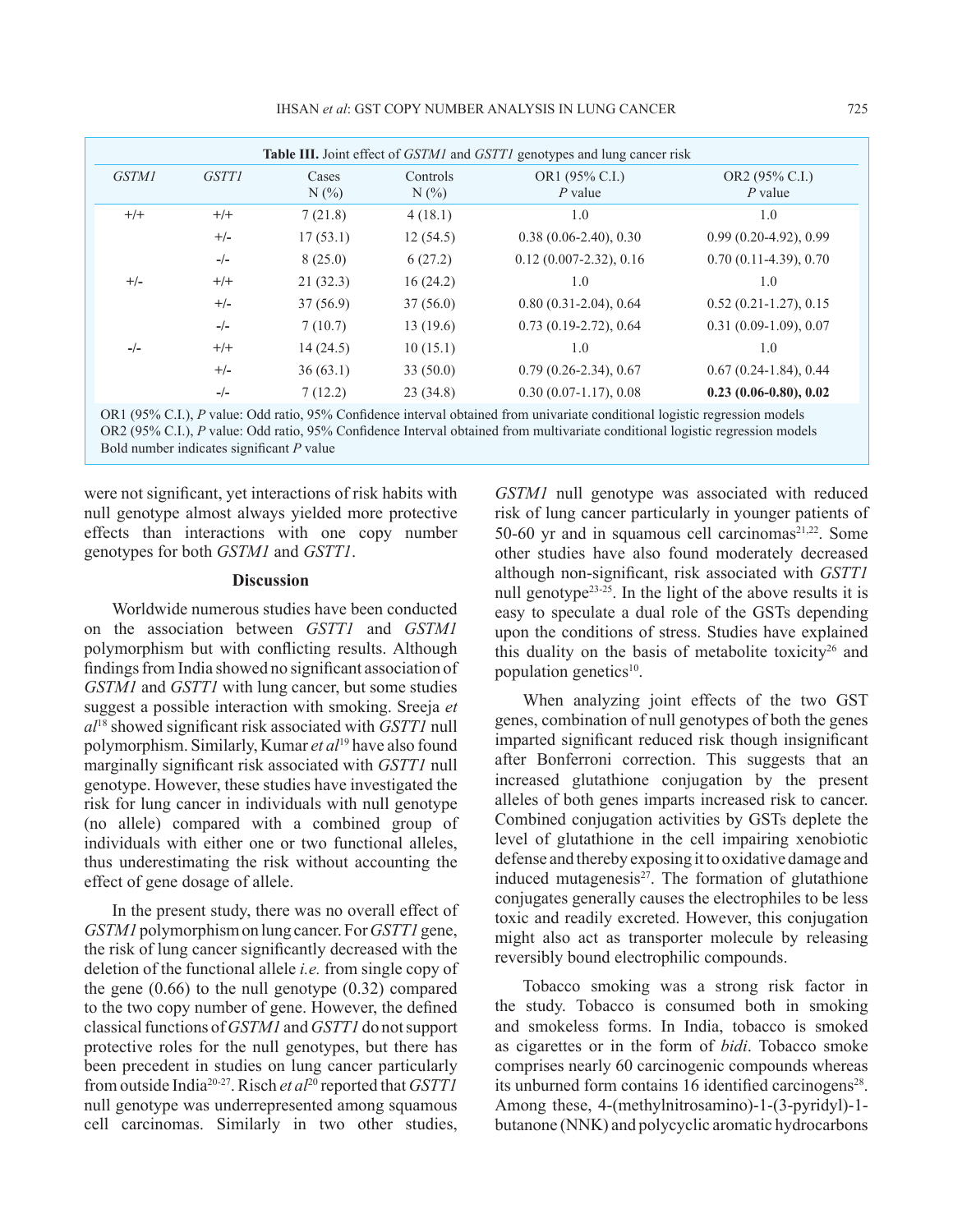|                       |                                                                                                         |                       | Table IV. Effect modification of GSTM1 and GSTT1 genotypes and environmental risk factors on lung cancer risk |                               |                                                                                 |                              |                                      |                               |
|-----------------------|---------------------------------------------------------------------------------------------------------|-----------------------|---------------------------------------------------------------------------------------------------------------|-------------------------------|---------------------------------------------------------------------------------|------------------------------|--------------------------------------|-------------------------------|
| Genotypes             | Smoking                                                                                                 |                       | Tobacco                                                                                                       |                               | Betel quid                                                                      |                              | Alcohol                              |                               |
|                       | Cases/Controls<br>N(%)                                                                                  | OR (95%CI)<br>P value | Cases/Controls<br>N(%)                                                                                        | OR (95%CI)<br>P value         | Cases/Controls<br>N(%)                                                          | OR (95%CI)<br>P value        | Cases/Controls<br>$N$ (%)            | OR (95%CI)<br>P value         |
| GSTMI                 |                                                                                                         |                       |                                                                                                               |                               |                                                                                 |                              |                                      |                               |
| $+\rightleftharpoons$ | 22(21.0)/12(16.9)                                                                                       |                       | 14(17.5)/7(9.7)                                                                                               | $\frac{0}{1}$                 | 23(19.3)/14(15.9)                                                               | $\frac{0}{1}$                | 7(17.5)/9(20.0)                      | $\frac{0}{1}$                 |
| $\searrow$            | $46(43.8)/28(39.4)$ 0.84 $(0.34-2.09)$                                                                  | 0.71                  | $36(45.0)/34(47.2)$ 0.52(0.13-2.11),                                                                          | 0.36                          | 51(42.9)39(44.3)                                                                | 0.67                         | $0.81(0.32-2.04), 18(45.0)/18(40.0)$ | 2.31(0.48-11.06),<br>0.29     |
| $\overline{a}$        | $37(35.2)/31(43.7)$ 0.75(0.30-1.87),                                                                    | 0.54                  | $30(37.5)/31(43.1)$ 0.44(0.11-1.75),                                                                          | 0.24                          | $45(37.8)/35(39.8)$ $0.76(0.27-1.98)$ , $15(37.5)/18(40.0)$ $1.58(0.32-7.76)$ , | 0.63                         |                                      | 0.56                          |
| GSTT                  |                                                                                                         |                       |                                                                                                               |                               |                                                                                 |                              |                                      |                               |
| $+\rightleftharpoons$ | 28(26.7)/11(15.5)                                                                                       |                       | 19(23.8)/15(20.8)                                                                                             | $\frac{0}{1}$                 | 25(21)/19(21.6)                                                                 | $\frac{0}{1}$                | 10(25.0)/5(11.1)                     | $\frac{0}{1}$                 |
| $\searrow$            | $62(59.0)/41(57.7)$ 0.59(0.24-1.43)                                                                     | 0.25                  | 49(61.3)/35(48.6)                                                                                             | $1.37(0.53 - 3.55)$ ,<br>0.51 | 76(63.9)/51(58.0)                                                               | $1.18(0.54 - 2.57),$<br>0.66 | 27(67.5)/28(62.2)                    | $0.75(0.17 - 3.29),$<br>0.71  |
| $\overline{a}$        | $15(14.3)/19(26.8)$ 0.30(0.10-0.91),                                                                    | 0.03                  | 12(15.0)/22(30.6)                                                                                             | $0.64(0.20-2.05),$<br>0.46    | 18(15.1)/18(20.5)                                                               | $0.62(0.22 - 1.79),$<br>0.38 | 3(7.5)/12(26.7)                      | $0.04(0.003 - 0.61),$<br>0.02 |
|                       | OR (95% C.I.), P value: Odd ratio, 95% Confidence interval<br>Bold number indicates significant P value |                       |                                                                                                               |                               |                                                                                 |                              |                                      |                               |

## 726 INDIAN J MED RES, may 2014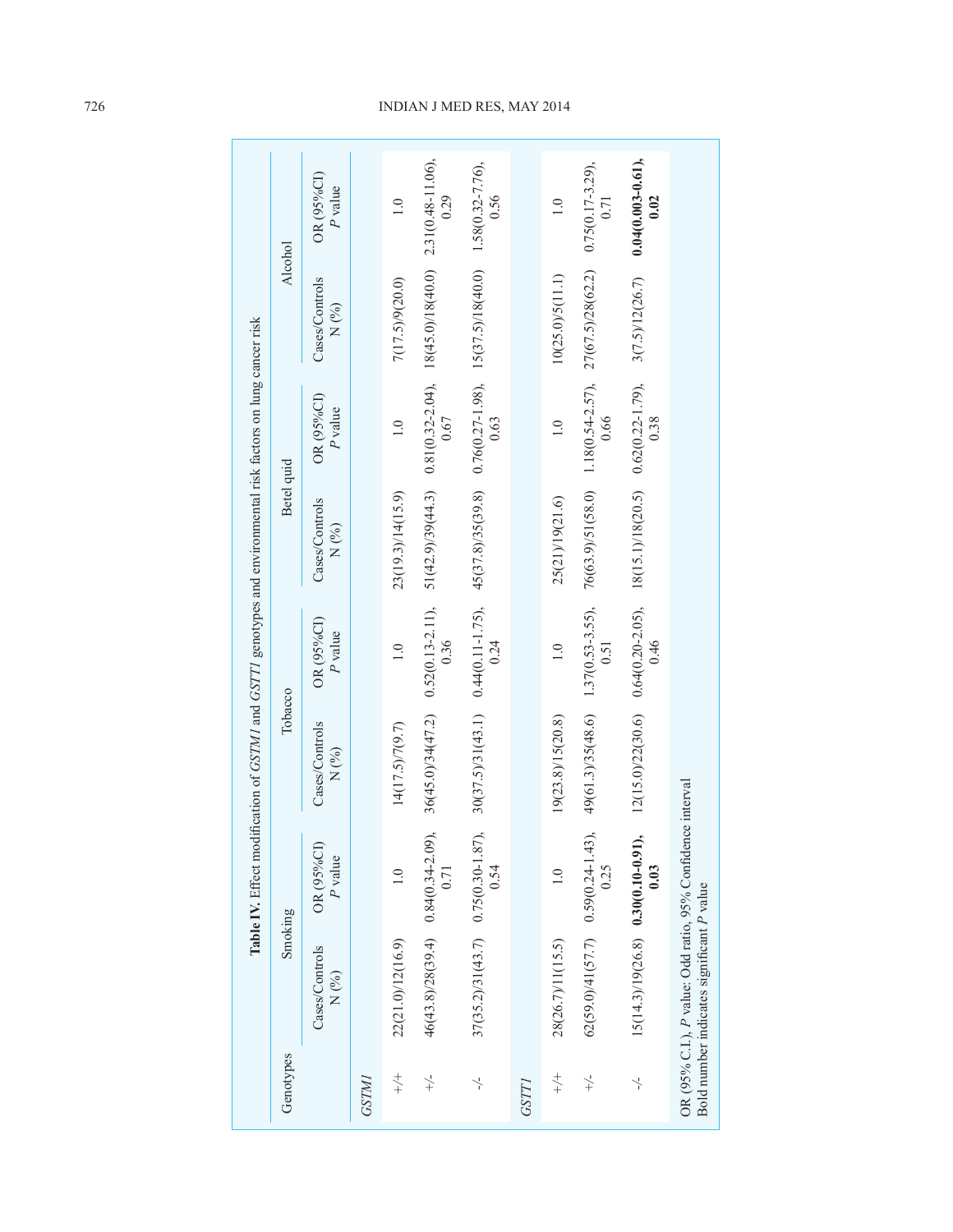| Table V. Effect modification of GSTM1 and GSTT1 genotypes in only smokers and betel chewers                                 |       |              |                         |                      |       |                           |                          |  |
|-----------------------------------------------------------------------------------------------------------------------------|-------|--------------|-------------------------|----------------------|-------|---------------------------|--------------------------|--|
| Gene                                                                                                                        | Group | Betel $(74)$ |                         |                      |       | Smoker $(43)$             |                          |  |
|                                                                                                                             |       | ratio        | OR (95% C.I.)p          | OR1 (95% C.I.) $P$   | ratio | OR2 (95% C.I.) $P$        | OR (95% C.I.) $P$        |  |
| <b>GSTM1</b>                                                                                                                | $+/+$ | 7/6          | Ref                     | Ref                  | 6/4   |                           |                          |  |
|                                                                                                                             | $+/-$ | 11/18        | $0.81(0.04-15.36)0.89$  | 1.08(0.003-29.9)0.96 | 6/7   | $1.08(0.18-6.40)0.92$     | $1.05(0.14 - 7.31)0.98$  |  |
|                                                                                                                             | $-/-$ | 15/17        | 6.88(0.44-106.9)016     | 9.37(0.36-243.8)0.17 | 7/13  | $0.16(0.001 - 1.80)0.13$  | $0.07(0.004 - 1.23)0.07$ |  |
| $P_{trend}$                                                                                                                 |       |              | 0.88                    |                      |       |                           | 0.19                     |  |
| <b>GSTT1</b>                                                                                                                |       |              |                         |                      |       |                           |                          |  |
|                                                                                                                             | $+/+$ | 6/10         | Ref                     | Ref                  | 9/2   | Ref                       | Ref                      |  |
|                                                                                                                             | $+/-$ | 21/23        | $1.84(0.40 - 8.47)0.43$ | 1.70(0.36-7.89)0.49  | 7/13  | $0.22(0.02 - 2.20)0.19$   | $0.14(0.001 - 1.93)0.14$ |  |
|                                                                                                                             | $-/-$ | 6/8          | 2.71(0.14-49.68)0.50    | 3.24(0.09-116.2)0.52 | 3/9   | $0.05(0.003 - 0.97)0.004$ | $0.03(0.001 - 0.78)0.03$ |  |
| $P_{trend}$                                                                                                                 |       |              |                         | 0.74                 |       |                           | 0.006                    |  |
| OR1 (95% C.I.), P value: Odd ratio, 95% Confidence interval obtained from univariate conditional logistic regression models |       |              |                         |                      |       |                           |                          |  |

OR2 (95% C.I.), *P* value: Odd ratio obtained from multivariate conditional logistic regression models (Adjusted for alcohol and tobacco chewing)

Bold number indicates significant *P* value

(PAH) are considered to be the most important causative agents for the development of lung cancer. PAH require metabolic activation and subsequent binding to DNA (forming bulky ''PAH-DNA adducts'') to exert their carcinogenic action<sup>29</sup>. Similar activation of one of the N-nitrosamines, NNK, by the P450 system produces metabolites that form methyl and pyridyloxobutyl DNA adducts. Detoxification of these toxic metabolites occurs via the action of multiple Phase II enzymes, most notably the glutathione-S-transferases.

In the present study, interaction of smoking with *GSTT1* +/- and -/- genotypes compared to the +/+ genotype was protective in nature indicating a genetic modulation of the risk imparted by smoking. Similar result was reflected in a meta-analysis by Raimondi *et al*<sup>5</sup> , where a negative trend of the odds ratios for *GSTT1* null allele was observed with increasing amount of lifetime smoking for both Caucasians and Asians subjects. Further, studies have indicated adverse association between smoking and lung cancer among individuals with *GSTT1* null genotype particularly in non-smokers. Alexandrie *et al*<sup>24</sup> found that *GSTT1* null genotype was associated with a decreased risk for lung cancer in heavy smokers. Although not significant, Wenzlaff *et al*<sup>30</sup> also found that never smokers with *GSTT1* null genotype with no household environmental tobacco smoke were at one-third the risk of lung cancer compared with *GSTT1* present genotype. Further, a possible protective effect of being *GSTT1* null in nonsmoker has also been reported $31$ .

The discrepancy in results could be explained by different ethnic population, differences in categorization of smokers and different habit of dietary compounds. As there are several dietary compounds, particularly intake of crucifreous vegetables that need to be controlled to fully elucidate true gene-environment interactions related to lung caner risk. London *et al*<sup>32</sup> found that individuals with detectable level of isothiocyanate (ITC) were at reduced risk of lung cancer with the null genotype of both *GSTM1* and *GSTT1*. Isothiocyanates found in cruciferous vegetables, are substrates for GSTs and are associated with reduced cancer risk. The present study lacks information on both dietary status and the pack years of the smokers.

There might be some more limitations to this study. The sample size of our study was relatively small. *GSTT1* genotypes showed deviation from HWE in lung cancer cases. After ruling out false positive associations and genotyping errors perhaps population stratification, could be a reason for this deviation. However, the cases were incident, and thus, the data did not show report or recall bias. Also case-control matching was done in reference to age, gender, and ethnicity, thereby controlling for any confounding effect accounted by these variables. Estimation of interactive OR in this study in some cases yielded small subgroup sizes which limit the reliability of estimating gene-environment effects. Thus these results should be considered empirical observations for further studies on larger number of samples. In summary, trimodular genotypes of *GSTM1* and *GSTT1* were determined and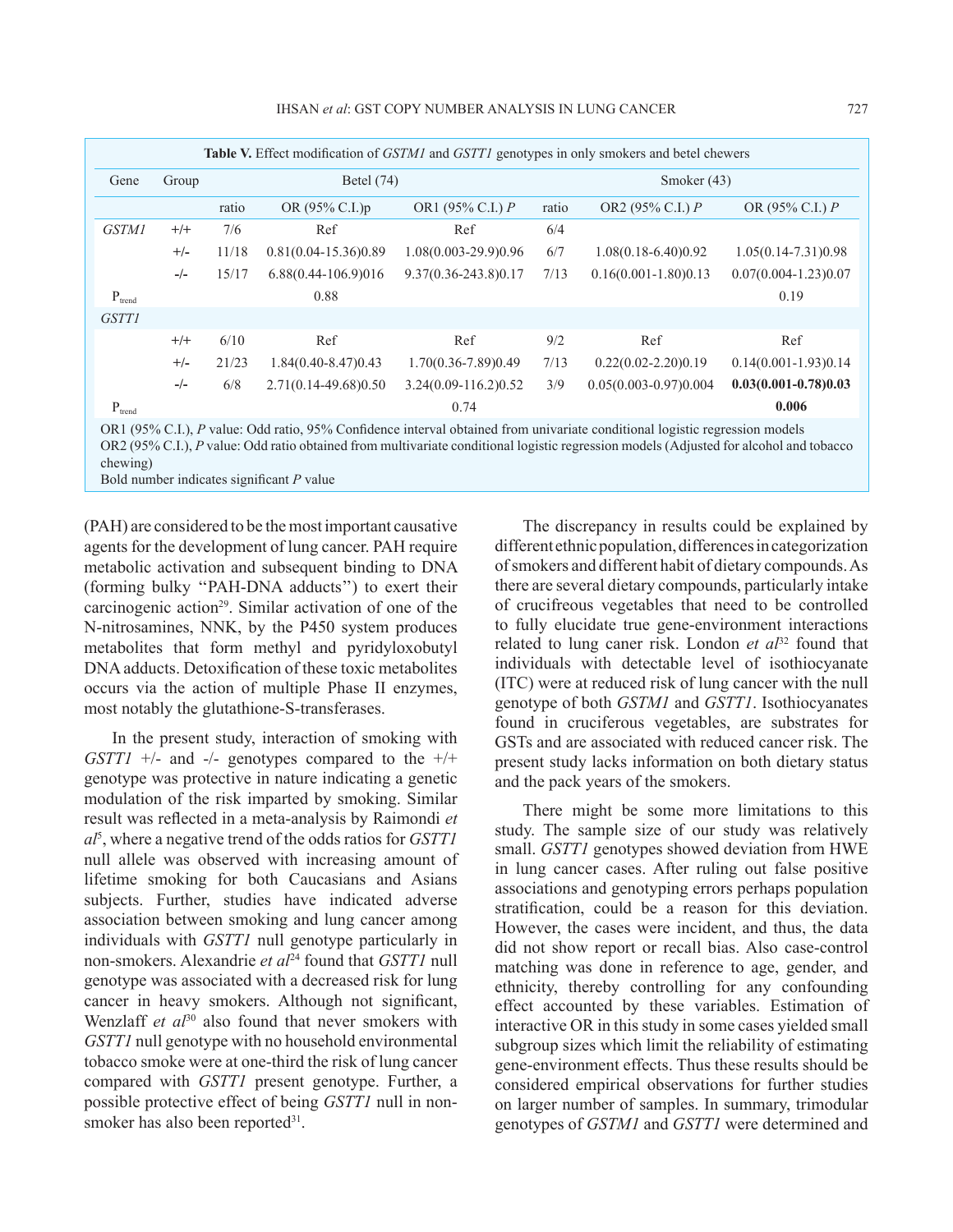gene dosage effect was observed with *GSTT1* copy number. Our results indicated that null genotype of *GSTT1* might be associated with a reduced risk of lung cancer risk. Furthermore, protective effect of *GSTT1* was strongly associated with smokers only.

 Our results were in contrast with some previous reports on lung cancer<sup>14,22</sup> which observed no significant association of hemizygous and homozygous genotypes of *GSTM1* and *GSTT1* when compared with homozygous wild type genotype. This might be due to the difference in sample size, however, in contrast to many of these studies, the homogeneity of our population from an ethnically isolated north-eastern part of India allowed the detection of small inherited variations in metabolism. Thus, the present results indicate that ethnicity and carcinogen exposure along with trimodal distribution of GST enzymes can be a major determinant of risk of lung cancer.

### **Acknowledgment**

This study was supported by grants from Indian Council of Medical Research (ICMR), (49/4/RMRC/NE/2005-NCD-II/ III), New Delhi, and University Grants Commission (UGC), Government of India, New Delhi, India (10-2(5)/2005(ii)-E.U.II).

#### **References**

- 1. Siegel R, Naishadham D, Jemal A. Cancer statistics 2013. CA *Cancer J Clin* 2013; *63* : 11-30.
- 2. Ferlay J, Soerjomataram I, Ervik M, Dikshit R, Eser S, Mathers C, *et al*. GLOBOCAN 2012 v1.0, Cancer incidence and mortality worldwide: IRAC cancer base no. 11. Lyon, France: International Agency for Research on Cancer; 2013. Available from: *http://globocan.iarc.fr*, accessed on May 22, 2014.
- 3. Zomawia E, Zohmingthanga J, Lalchhanhimi, Zonunsiama, Saia C. Population Based Cancer Registry, Mizoram. In: *Three-year report of Population Based Cancer Registries*, 2006-2008. First Report of 20 PBCRs in India. Bangalore: National Cancer Registry Programme, Indian Council of Medical Research; 2010. p. 330-80.
- 4. Wen CP, Tsai MK, Chung WS, Hsu HL, Chang YC, Chan HT, *et al*. Cancer risks from betel quid chewing beyond oral cancer: a multiple-site carcinogen when acting with smoking. *Cancer Causes Control* 2010; *21* : 1427-35.
- 5. Raimondi S, Paracchini V, Autrup H, Barros-Dios JM, Benhamou S, Boffetta P, *et al.* Meta- and pooled analysis of *GSTT1* and lung cancer: a HuGE-GSEC review. *Am J Epidemiol* 2006; *164* : 1027-42.
- 6. Carlsten C, Sagoo GS, Frodsham AJ, Burke W, Higgins JP. Glutathione S-transferase M1 (*GSTM1*) polymorphisms and lung cancer: a literature-based systematic HuGE review and meta-analysis. *Am J Epidemiol* 2008; *167* : 759-74.
- 7. Sprenger R, Schlagenhaufer R, Kerb R, Bruhn C, Brockmöller J, Roots I, *et al*. Characterization of the glutathione S-transferase *GSTT1* deletion: discrimination of all genotypes

by polymerase chain reaction indicates a trimodular genotypephenotype correlation. *Pharmacogenetics* 2000; *10* : 557-65.

- 8. Seidegard J, DePierre JW, Pero RW. Hereditary interindividual differences in the glutathione transferase activity towards trans-stilbene oxide in resting human mononuclear leukocytes are due to a particular isozyme(s). *Carcinogenesis* 1985; *6* : 1211-6.
- 9. Infante-Rivard C, Weinberg CR, Guiguet M. Xenobioticmetabolizing genes and small-for-gestational-age births: interaction with maternal smoking. *Epidemiology* 2006; *17* : 38-46.
- 10. Roodi N, Dupont WD, Moore JH, Parl FF. Association of homozygous wild-type glutathione S-transferase M1 genotype with increased breast cancer risk. *Cancer Res* 2004; *64* : 1233-6.
- 11. Buchard A, Sanchez JJ, Dalhoff K, Morling N. Multiplex PCR detection of *GSTM1*, *GSTT1*, and *GSTP1* gene variants: simultaneously detecting *GSTM1* and *GSTT1* gene copy number and the allelic status of the *GSTP1* Ile105Val genetic variant. *J Mol Diagn* 2007; *9* : 612-7.
- 12. Naito M, Goto Y, Ishida Y, Nishio K, Kawai S, Hamajima N. Alternative genotyping method of *GSTT1* null/present polymorphism. *Expert Rev Mol Diagn* 2006; *6* : 873-7.
- 13. Timofeeva M, Jäger B, Rosenberger A, Sauter W, Wichmann HE; KORA Study Group, Bickeböller H, Risch A. A multiplex real-time PCR method for detection of *GSTM1* and *GSTT1* copy numbers. *Clin Biochem* 2009; *42* : 500-9.
- 14. Lam TK, Ruczinski I, Helzlsouer K, Shugart YY, Li KE, Clipp S, *et al*. Copy number variants of *GSTM1* and *GSTT1* in relation to lung cancer risk in a prospective cohort study. *Ann Epidemiol* 2009; *19* : 546-52.
- 15. Yadav DS, Devi TR, Ihsan R, Mishra AK, Kaushal M, Chauhan PS, *et al*. Polymorphisms of glutathione-S-transferase genes and the risk of aerodigestive tract cancers in the Northeast Indian population. *Genet Test Mol Biomarkers* 2010; *14* : 715- 23.
- 16. World Health Organization (WHO). *Guidelines for controlling and monitoring the tobacco epidemic*. Geneva: WHO; 1998.
- 17. Livak KJ, Schmittgen TD. Analysis of relative gene expression data using real-time quantitative PCR and the 2(-Delta Delta C(T)) Method. *Method* 2001; *25* : 402-8.
- 18. Sreeja L, Syamala V, Hariharan S, Madhavan J, Devan SC, Ankathil R. Possible risk modification by *CYP1A1*, *GSTM1* and *GSTT1* gene polymorphisms in lung cancer susceptibility in a South Indian population. *J Hum Genet* 2005; *50* : 618- 27.
- 19. Kumar M, Agarwal SK, Goel SK. Lung cancer risk in north Indian population: role of genetic polymorphisms and smoking. *Mol Cell Biochem* 2009; *322* : 73-9.
- 20. Risch A, Wikman H, Thiel S, Schmezer P, Edler L, Drings P, *et al.* Glutathione-S-transferase M1, M3, T1 and P1 polymorphisms and susceptibility to non-small-cell lung cancer subtypes and hamartomas. *Pharmacogenetics* 2001; *11* : 757-64.
- 21. Lewis SJ, Cherry NM, Niven RM, Barber PV, Povey AC. *GSTM1*, *GSTT1* and *GSTP1* polymorphisms and lung cancer risk. *Cancer Lett* 2002; *180* : 165-71.